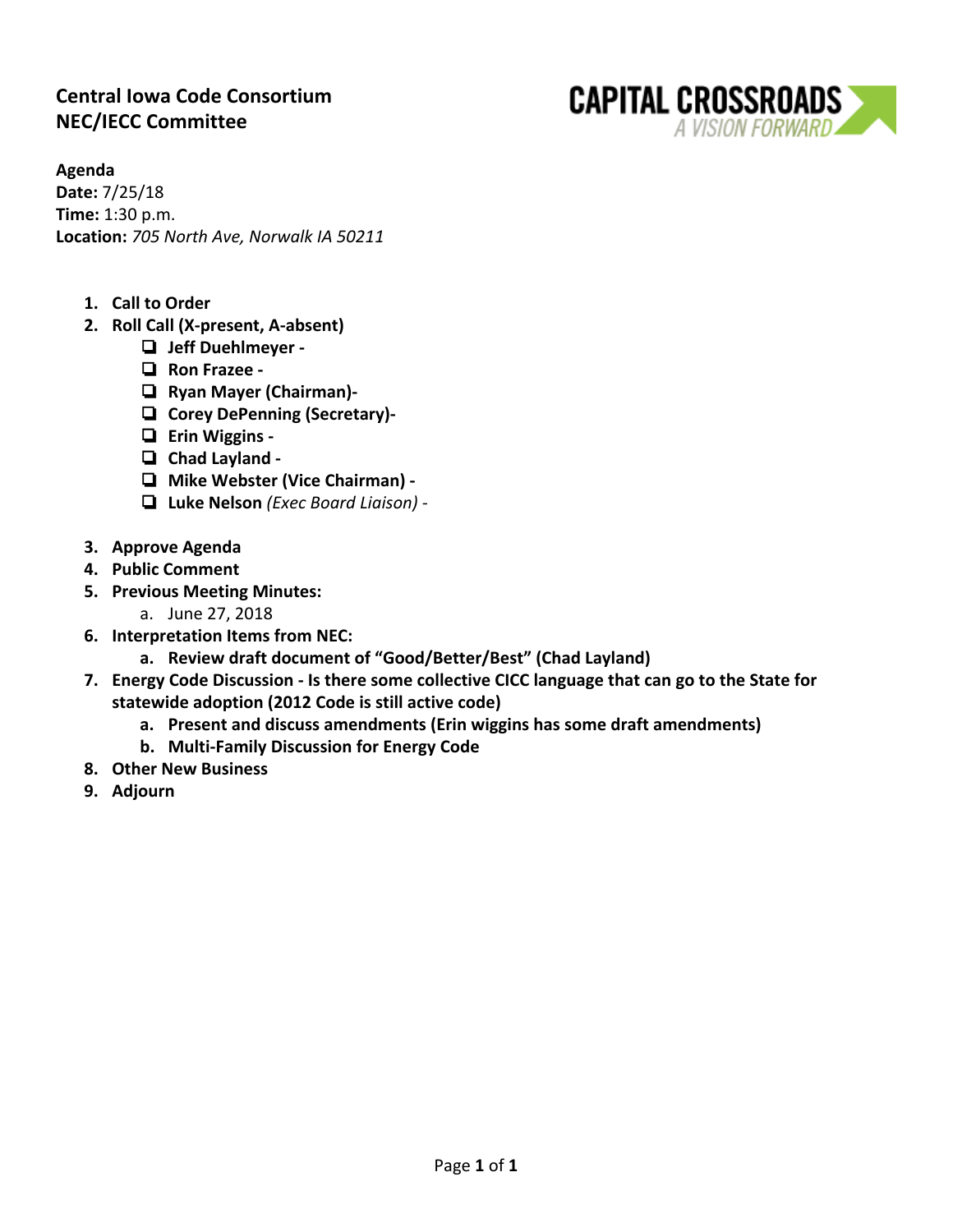# **Central Iowa Code Consortium NEC/IECC Committee**



#### **MINUTES**

- **1. Call to Order**
- **2. Roll Call (X-present, A-absent)**
	- ❏ **Jeff Duehlmeyer (X)**
	- ❏ **Ron Frazee (A)**
	- ❏ **Ryan Mayer (Chairman)- (A)**
	- ❏ **Corey DePenning (Secretary) (X)**
	- ❏ **Erin Wiggins (X)**
	- ❏ **Chad Layland (X)**
	- ❏ **Mike Webster (Vice Chairman) (X)**
	- ❏ **Luke Nelson** *(Exec Board Liaison) (X)*
- **3. Approve Agenda**
- **4. Public Comment**
- **5. Previous Meeting Minutes:**
	- a. May 23, 2018 Motion by Corey, second by Jeff to approve the minutes. Ayes: All

**CAPITAL CROSSROADS** 

A VISION FORWARD

- **6. Interpretation Items from NEC:**
	- **a. What electrical system upgrades should be required when a service is changed?**
		- **i. Bare minimum upgrades required?**
		- **ii. Others?**
	- **b. Encourage metro cities to seek out requirements from other communities and match requirements.**

Mike sent out an email that included research of code requirements from various communities. There was a focus on the Ankeny Electrical/Service upgrade information packet. Mike noted that he liked Des Moines the most. There was discussion about how the DM pamphlet about service upgrades has been relatively unchanged for several decades. Jeff noted that a big focus by DM is that they want individual circuits for appliances (washer, furnace, etc.). The DM requirements appears to do the most and requires the most.

There is a recommendation to all communities to take basic life safety items from the DM pamphlet and adopt through their local organization.

Chad will create a draft document/spreadsheet of a "good/better/best" outline. He will send out the info before the next meeting.

- **7. Establish a statement for inspection and enforcement**
	- **a. We will cover some gray areas of the NEC but ultimately there will be individual interpretation.**

Included with the other discussion above.